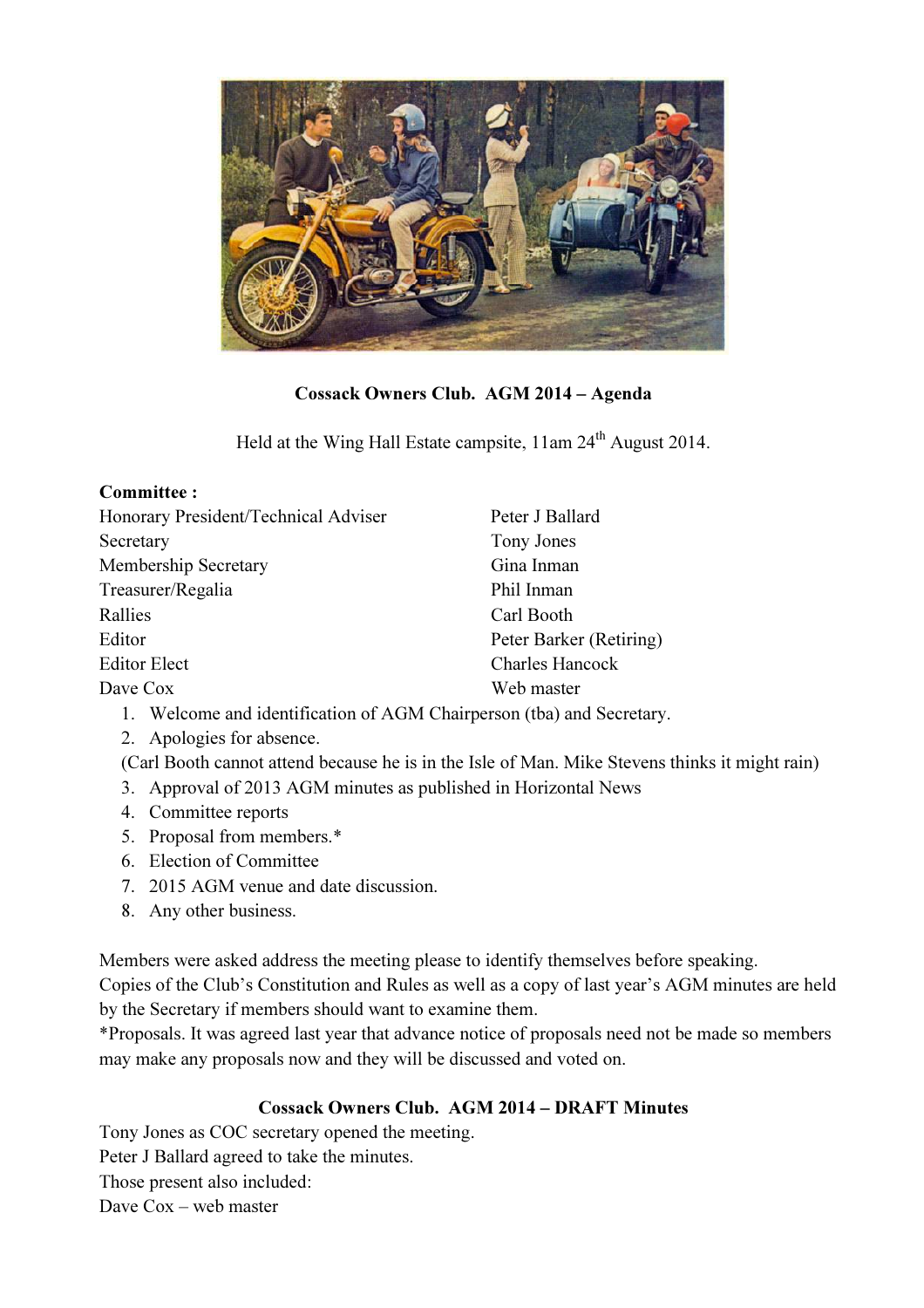Phil Inman – Treasurer and acting Regalia. Gina Inman – Membership. Peter Barker – Editor of Horizontal View. Also introduced was Charles Hancock who will be proposed as new Editor of Horizontal View following handover from Peter Barker.

#### 2. Apologies from Carl Booth and Mike Stevens.

#### 3. Approval of 2013 AGM Minutes.

Proposed Phil Inman, Seconded Dave Cox.

#### 4. Committee Reports.

#### Secretary – Tony Jones

As last year I have been the main contact point for the Club. I receive all emails directed to the Club and either answer them or forward them as appropriate. This system seems to be working so far. I seem to have had more enquires from members of the public than last year including from a pop group who have toured Afghanistan on a Ural and a Spanish motor museum. Most of the outside enquiries have been machine dating related and have been forwarded to Peter Ballard. My big news is that I have organised a venue for the 2016 East European Rally. The provisional date is  $15<sup>th</sup>$  to  $17<sup>th</sup>$  July 2016 at the Canberra Club, Salmesbury, Lancashire. This is an excellent venue and we were lucky to get it. I have been working with Krsz Platek to manufacture the prizes ourselves and the venue is free of charge provided we eat and drink a lot. The main outlay will be for rally badges and that will be about £500.

I am prepared to stand again as Club Secretary.

Comments from member's ref this report:

Peter Baker – said that he believed that the Grand Day Out was a great success, and should be repeated.

Phil & Gina, & PJB – agreed, and encouraged it to be repeated. Lots more interest in such rather than a wet camping weekend

#### Show Officer – Carl Booth.

Apologies for being somewhere else. This year we have only done three shows but they are main ones the October 2013 & April 2014 at Stafford & the new one to us, Donnington Classic Racing Festival, & we have acquitted ourselves very well with a good selection of bikes on display, as we are the only club which deals in Russian & other obscure Eastern Block marques, the public are interested in what we stand for as a club  $\&$  this gives us access hopefully to new members. As by doing this we keep the interest alive in our machines & try to get a younger generation involved to keep them for the future. I have a good base of members/friends who display but with over 250 members in the club it would be great for others to join the ranks as we would like to see some new faces around the "Fumegator" to swap stories with, we have a good bbq  $\&$  some strong home brew which Gina can recommend heartly (sorry gina), so think about it, you are only helping your club get better & using your membership to its full use. So endeth the order of Comrade Carl....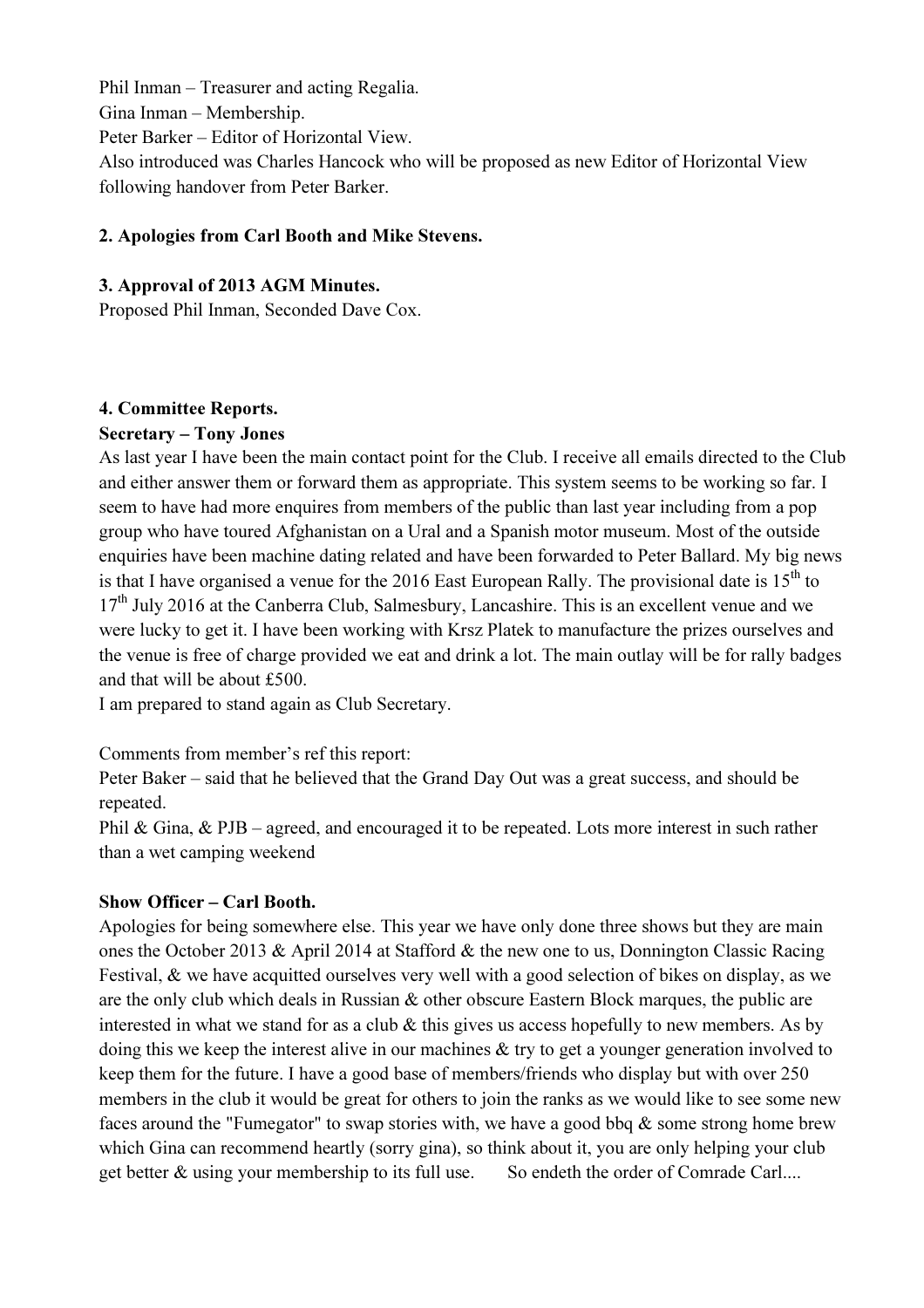## Treasurer's Report for Year End 31 July 2014 (incorporating Regalia Secretary's Report) Phil Inman.

Firstly, may I draw your attention to the attached Year-End Report, which gives a detailed breakdown of Income and Expenditure, by category.

Our bank balance at Year End was £3238.81, compared with £2991.76 for Year End 2013. Income from member subscriptions shows a small increase over last year (£69.61) despite a drop in membership numbers. This has been brought about by the subscription increase agreed at last year's AGM, and despite the greater number of members paying the lower subscription rate for having their copy of the club magazine by email rather than as a mailed paper copy.

Regalia sales show an increase of £107.66 over last year, probably because regalia items were offered for sale at the Stafford Classic Bike Shows in October last year and in April this year. It is hoped to continue to do this on a regular basis. Regalia stock is replenished on an as-needed basis and steps are currently being taken to reduce the overall stock level, since re-ordering can be achieved quickly. Regalia sales (£432.06) exceeded Regalia costs (£398.94) by £33.12.

Expenditure amounted to £4667.48, compared with £3743.09 for last year. This increase of £924.39 is accounted for almost entirely by the purchase and maintenance of the franking machine. Since the machine is now owned by COC, next year's expenses will consist purely of maintenance costs. The machine will continue to gain the club significant savings in postage.

Printing costs have risen by £101.21, offset by a reduction in postage costs amounting to £277.65. Despite publishing a bigger and better magazine, moving to bi-monthly publication appears to be reducing overall costs. A clearer picture will emerge next year. Magazine costs will be further controlled by adjusting printing quantities as membership numbers fluctuate and, hopefully, more members take up the email option.

The Club's income has exceeded expenditure by £247.05, a small but significant figure bearing in mind our falling membership numbers. I make no recommendation in respect of an increase in subscription charges for the forthcoming year.

May I offer my thanks to all those who have made my first year as Treasurer such an easy one. I am willing to continue in post next year should that be the membership's wish. Phil Inman - 18 August 2014

| Ledger   | Account                  | Amount £   |
|----------|--------------------------|------------|
| Income   | Advertising              | 50.00      |
|          | Donations to COC         | 21.55      |
|          | Membership Subscriptions | 4382.74    |
|          | Regalia Sales            | 432.06     |
|          | Stationery               | 28.18      |
|          |                          |            |
|          |                          | $+4914.53$ |
|          |                          |            |
| Expenses | Equipment                | 936.33     |
|          | Postage                  | 1314.80    |
|          | Printing                 | 1633.21    |
|          | Rallies                  | 40.02      |
|          | Regalia                  | 398.94     |
|          | Stationery               | 214.18     |
|          | <b>Sundry Expenses</b>   | 82.00      |
|          | Website                  | 48.00      |

Cossack Owners Club – Year-End, 31 July 2014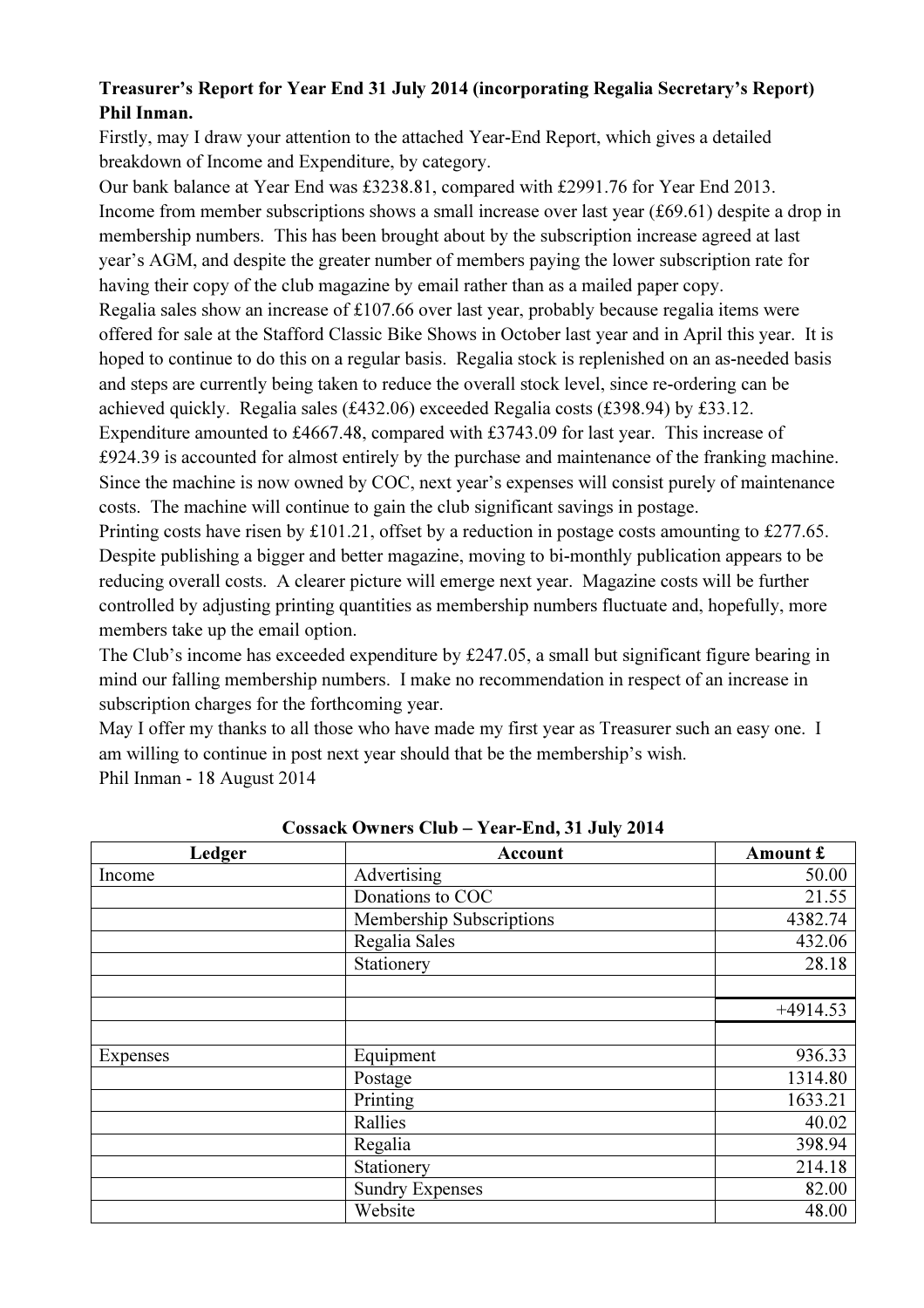|                          | $-4667.48$ |
|--------------------------|------------|
|                          |            |
| Total excess income over |            |
| expenditure for the year | $+247.05$  |

Bank Balance as at Year-End = £3238.81

#### Membership Secretary Report – Gina Inman.

Membership stands at 288 including 20 Honorary/Life/Media contacts.

There were 42 new members.

65 did not renew

65 have requested email Newsletters/Magazines. (Saves on postage)

Franking machine purchase cost is now paying for itself, reduces postage from 51 p to 33 p.

Free 'sew-on' badge for every new member.

Willing to continue the role.

Comments on this report:

Peter Barker had asked new members to write in to introduce themselves and their bikes, out of 9 invited, only 2 replied.

PJB pointed out that the 'turn-around of members seems to be improving. In the past maybe 1/3 rd of members would drop out indicating the average (but not necessarily typical) time in the club was 3 years. Now around 15& drop out indicating 6 years is the average time in the club.

#### Technical Adviser – Peter J Ballard.

As always my time is split between generating Date Certificates and Technical Advice. I provide Date Certificates to enable owners to get Age Related Registration numbers for bikes brought into the country or older imported bikes that have lost their registrations, still 100% success rate with DVLA applications. I generate typically one per month. Many owners (non-members mainly) have been caught unawares by relatively recent HMRC requirements, with respect to NOVA (Notification Of Vehicle Arrival), that makes it a legal requirement to notify HMRC when a vehicle is imported. This is the responsibility of the importer, but then the importers sell the bikes on without the HRMC/NOVA application and not telling the unsuspecting new owner of the law, maybe the importers do not know or don't care! There is a £5.00 per day fine for not notifying HMRC after 14 days. Sadly many new owners buy/import the bike, sort it out, get a MoT then join the COC, then work out who pays the fine for late notification. We need to get these new owners to join COC before buying the bike. More advertising or what?

I offer Technical Advice on older bikes, typically the two strokes and the 650cc OHV and 750cc SV bikes, David Angel of 'F2 Motorcycles' supports all owners with parts and advice but takes all the enquiries on the 750cc OHV bikes that he knows and loves. The technical enquiries are around 50/50 email and telephone, but now mainly during restoration or rebuilds rather than running problems. Parts are easier each year to buy on the internet, though for the two strokes more of a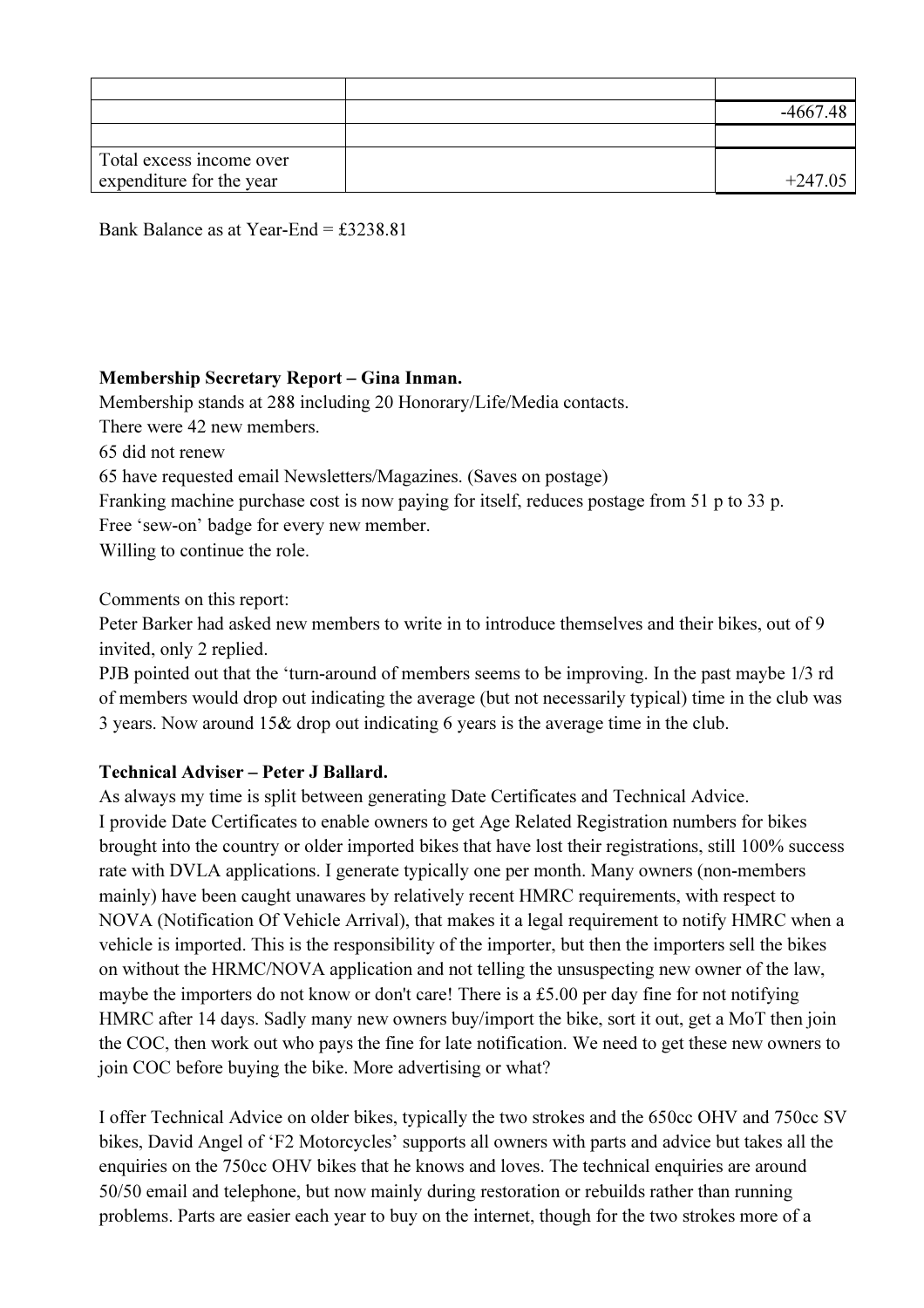problem. Although the COC does not provide manuals, Dave Cox has a wide selection to cover most bikes. There are still owners trying to rebuild bikes with no manuals with the resulting problems with early repeat failures or poor performance. More advertising in the publications and website suggested.

I am still Marque Specialist with the VMCC despite not being a member, a unique situation for them.

I will be pleased to continue this role at Technical Adviser to the COC.

#### Comments on this report:

ACTION – PJB to write more complete document on how to import/register a motorcycle with no UK registration documents.

Paul Codling related that the DVLA & HRMC have problems with translating Cyrillic characters, but that it had not affected the obtaining of a UK registration, only concern is that the frame number on the Registration Doc does not exactly match the frame number on the frame.

## President.

I also hold the Honorary Position of President, for which I am truly humbled. I have run these bikes since 1972 so can help many owners with theirs. I have knowledge over many years of the history of our little club and the wider world of Soviet and ex-Soviet motorcycles. I have carried out few if any Presidential duties in recent years, but leave it entirely up to the membership if the COC needs a President & who it might be.

Comments on this report.

Tony Jones suggested that PJB was still the best man for the job due to his knowledge of the history of the club and his contributions over the years.

## Editor – Peter Barker.

Peter said that he was happy to be passing on the task of a bi-monthly publication, it was a natural stop. He was pleased that the new format was working well. As of this AGM is retiring but will help with any handover issues.

## Web Master – Dave Cox.

Dave reported that there had been a massive problem with the website, belief that the damage was due to it being hacked. He is now rebuilding the site, but it takes a lot of time. The photo gallery will be done last. Dave is willing to continue.

Comments included much appreciation and thanks for his efforts on writing and maintaining the website.

## 5. Proposals from Members.

None.

6. Election of the committee, including the retirement of Peter Barker and support for Charles Hancock to stand as Editor.

Proposed Paul Codling. Seconded by Mike Pullen. Unanimous approval.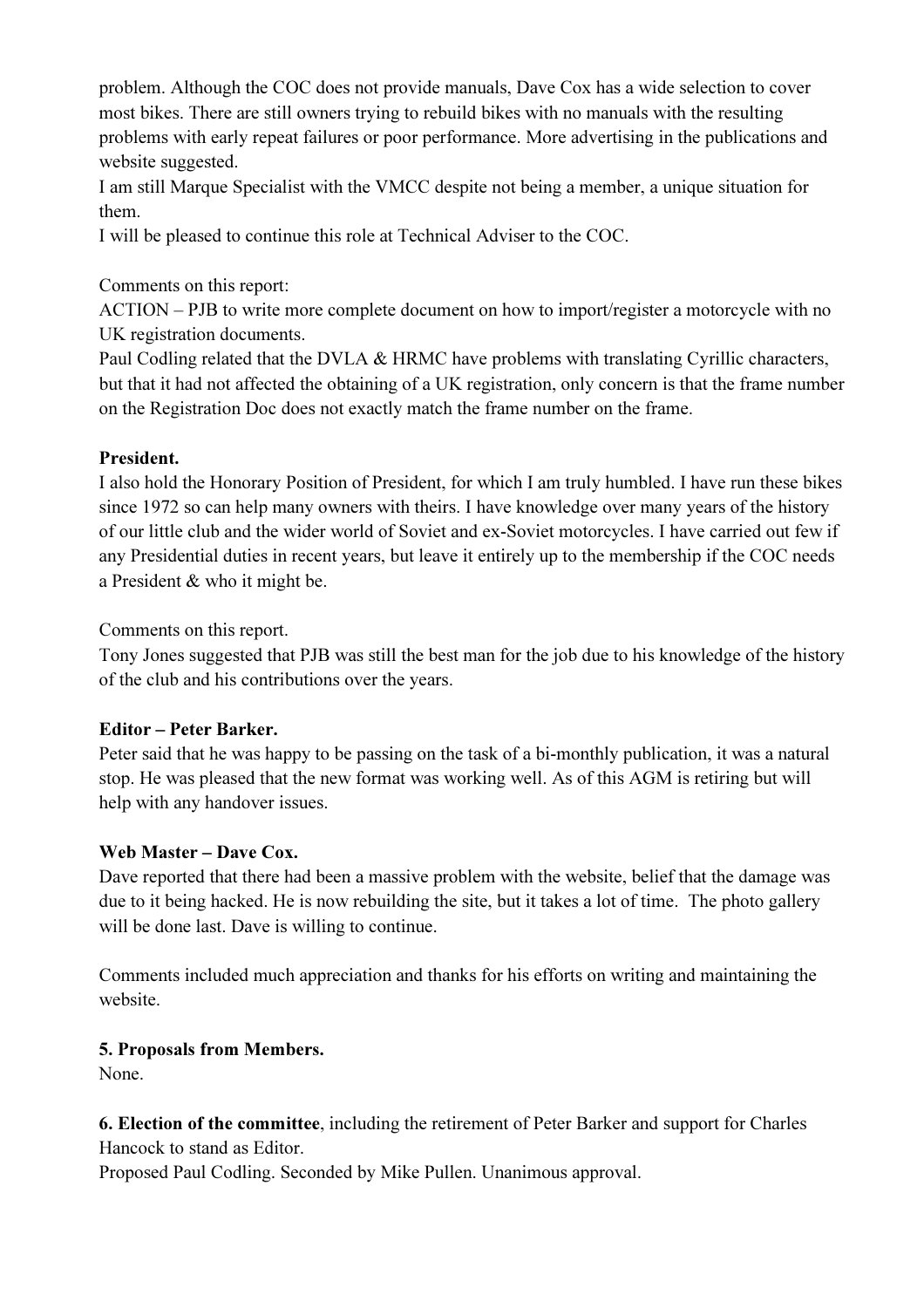# 7. 2015 AGM venue and date discussion. Suggest  $2<sup>nd</sup>$  Weekend of September to avoid other events.

Tony has investigated using the site of the http://www.bubblecarmuseum.co.uk/ in Boston Lincs. It is only possible to book the whole site for a weekend. Fees would be £15 each for a weekend, need >30 to cover the cost, which is a risk.

Phil Inman suggested that the club should have a site more north, but would need suggestions.

It was agreed that members should make suggestions into the secretary.

Attendees generally agreed that this site at Wing was quite central.

#### 8. Any other business.

8.1 Alan Mottram Award. [This is awarded annually to a member or committee member who has given far more time and effort to the club than would normally be expected, as Alan Mottram did, before he passed away]. Tony suggested that Peter Barker (retiring Editor) should receive the reward for his work. This covered generation of the informative and amusing monthly Horizontal News but also for proposing and implementing the well received new format of the bi-monthly Horizontal View to replace the monthly HN and the occasional HV. Proposed Dave Cox. Seconded Phil Inman. Unanimous approval.

## 8.2 Postage of the new HV publication – concerns raised by Gina Inman.

Funding generally, one bumper issue per year should be able to be funded with respect to increased printing and increased postage costs.

There is a significant risk of producing a slightly larger publication and then going into the next more expensive postal rate. A slight increase in size will increase the postage from 33p to 65p. It is essential to keep the package under 5mm for the 24 pages, but currently it is very close. Any underpayment with the COC franking machine results in the underpayment charges coming back to the COC not to the recipient as with stamps.

Need to work with the printers, Ellison Print' to cost different paper thicknesses/qualities if the Editor wants to increase the size of the HV.

Charles then suggested that more publications could go out on email and not hardcopy, but this is increasing anyway.

Concerns were raised that by emailing the HV to members and putting the latest issue (not immediately it is true) on the website that one of the key benefits of being a member of the COC was being distributed free in the form of a digital HV. There was general concern over this and really does need to be considered. Tony suggested that the emailing of the publications did make the COC more attractive to members.

It was noted that the RMOA https://sites.google.com/site/rmoawebsite/ Russian Motorcycle Owners Association (of Australia) [Aside – club covers all Soviet and ex-Soviet motorcycles not just Russian ones, but they got stuck with a name that is no longer accurate like the COC has] no longer sends its publications to the COC.

## 8.3 Tony suggested that another service the COC could offer would be a Valuation Service,

this would enable owners to get an 'Agreed Valuation' with their insurance companies so that they would get a realistic payout if their motorcycle was damaged or 'lost'. Free to members and charged to non-members, in the same way the 'Date Certificates' are funded.